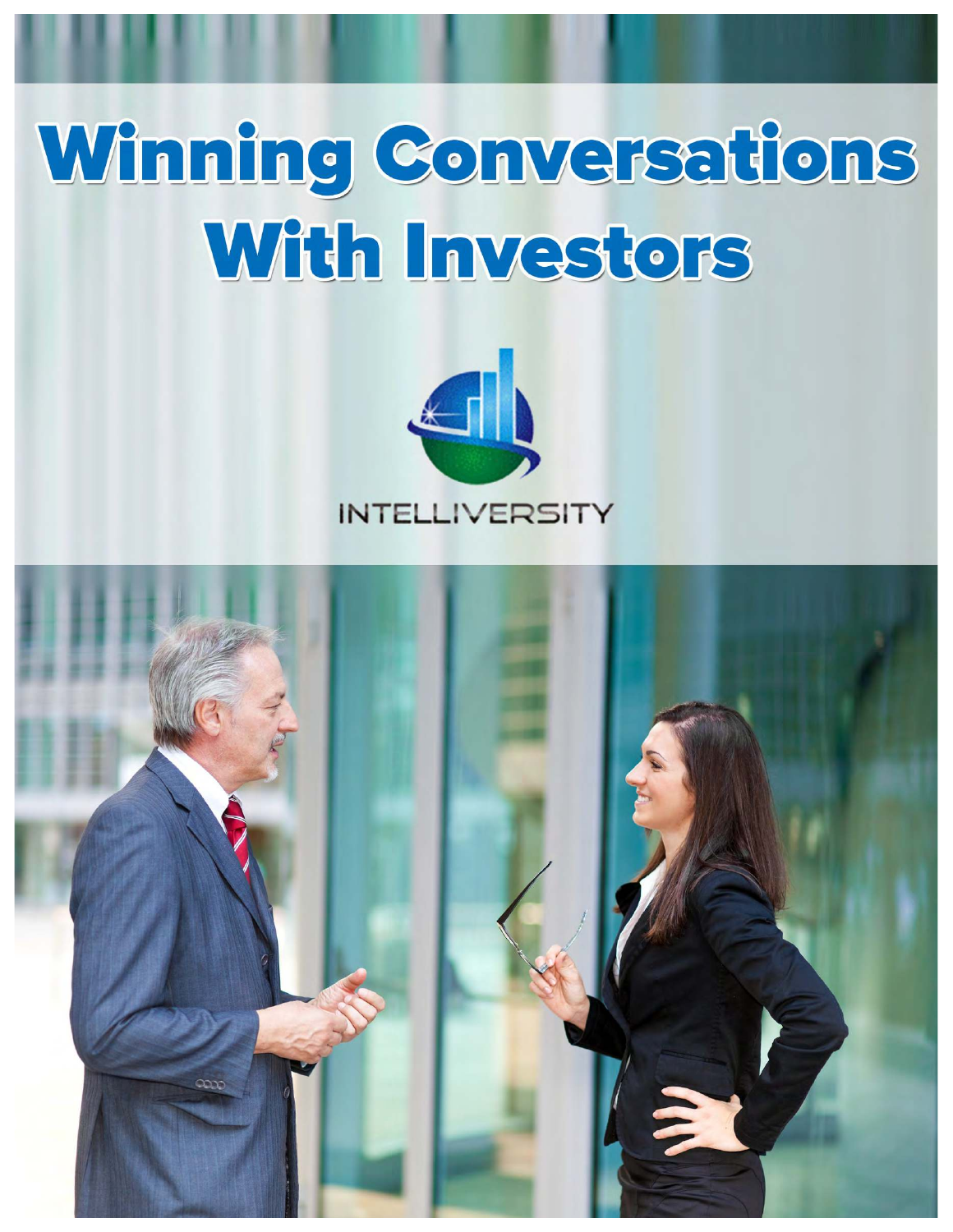#### An eBook by

#### Intelliversity®

"The Leadership Academy for Entrepreneurs – Led by Investors"

Robert Steven Kramarz, Executive Director

Ravi Bhola, Director Arthur Lipper, Chairman Board of Advisors

> In partnership with Tom Weinbaum

(The Weinbaum Group & Foundation Source)

©Copyright 2015, 2016 Intelliversity

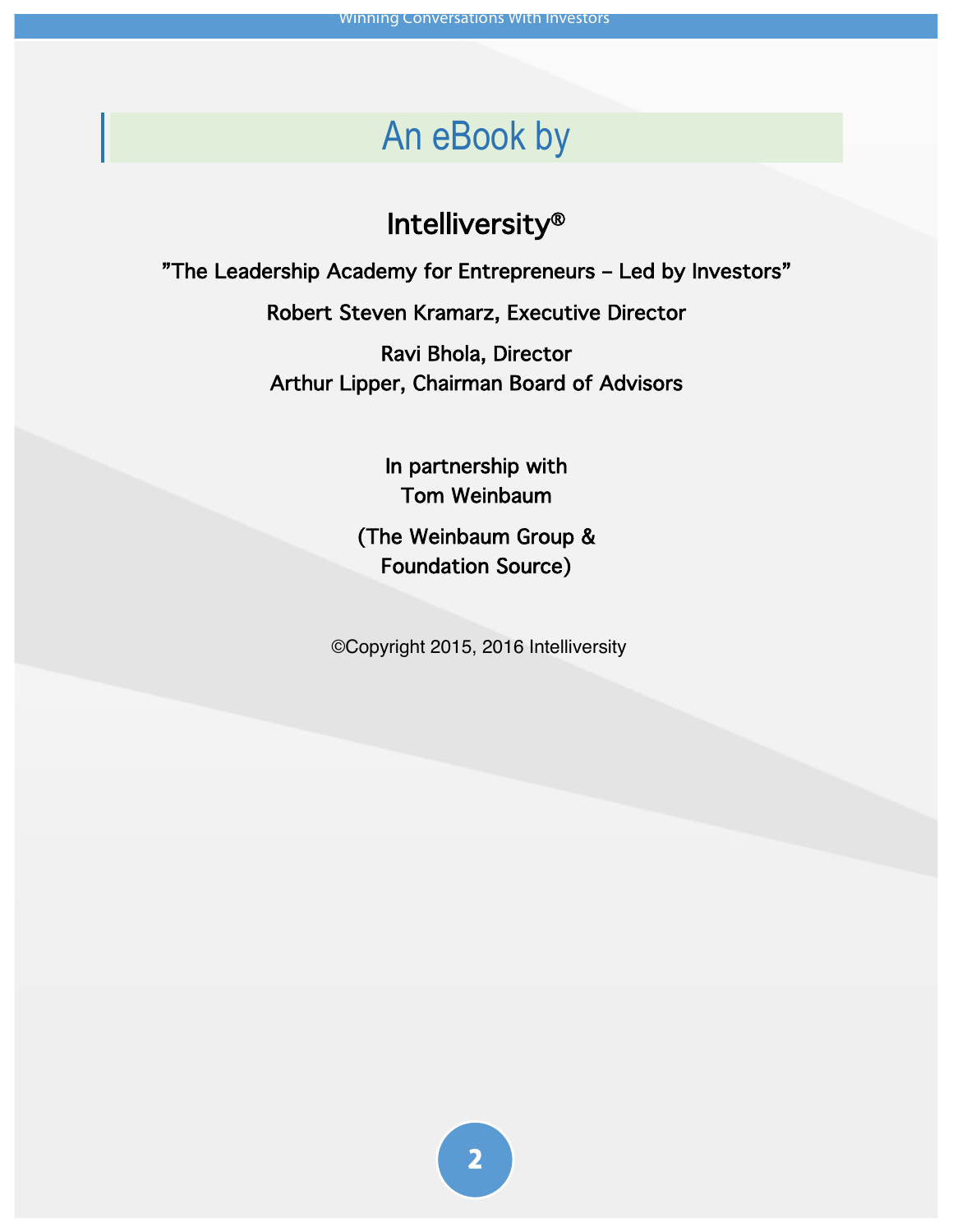#### Facts:

- $\checkmark$  3% of companies seeking capital receive it within a year
- $\checkmark$  About 10% receive it ever

What can you conclude from this?

#### You're in danger!

If you don't receive funding, you'll be left with:

- ◉ Competition that over-runs you
- ◉ A fading dream, vision and legacy
- ◉ Embittered friends and family

Dealing with normal angel and VC type investors, your chances of escaping this fate are just 10%.

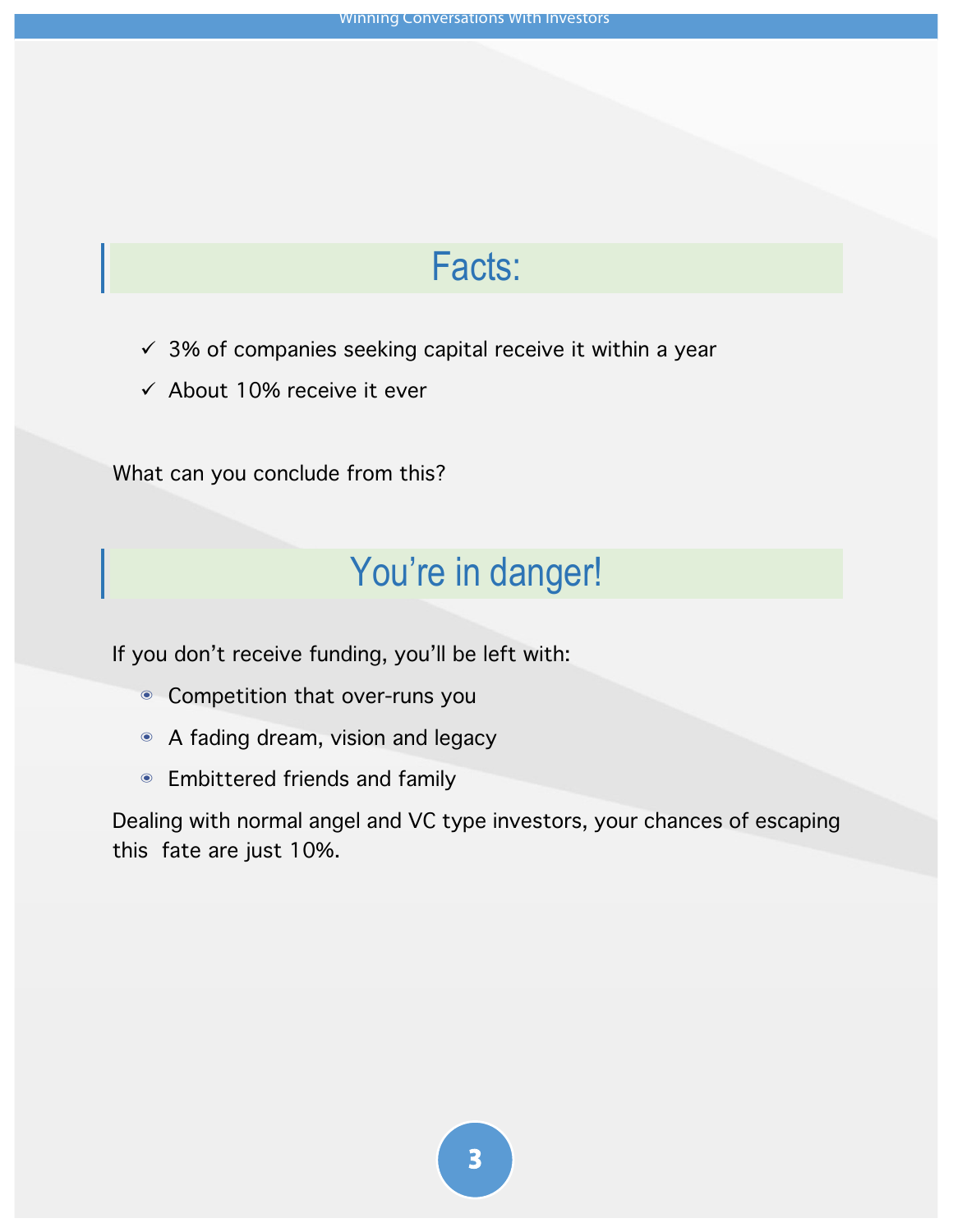

# Escape to Safety:

- ◉ Friendly patient investors
- ◉ Who share your vision and passion
- ◉ Want to promote you, and
- ◉ Have more money than angels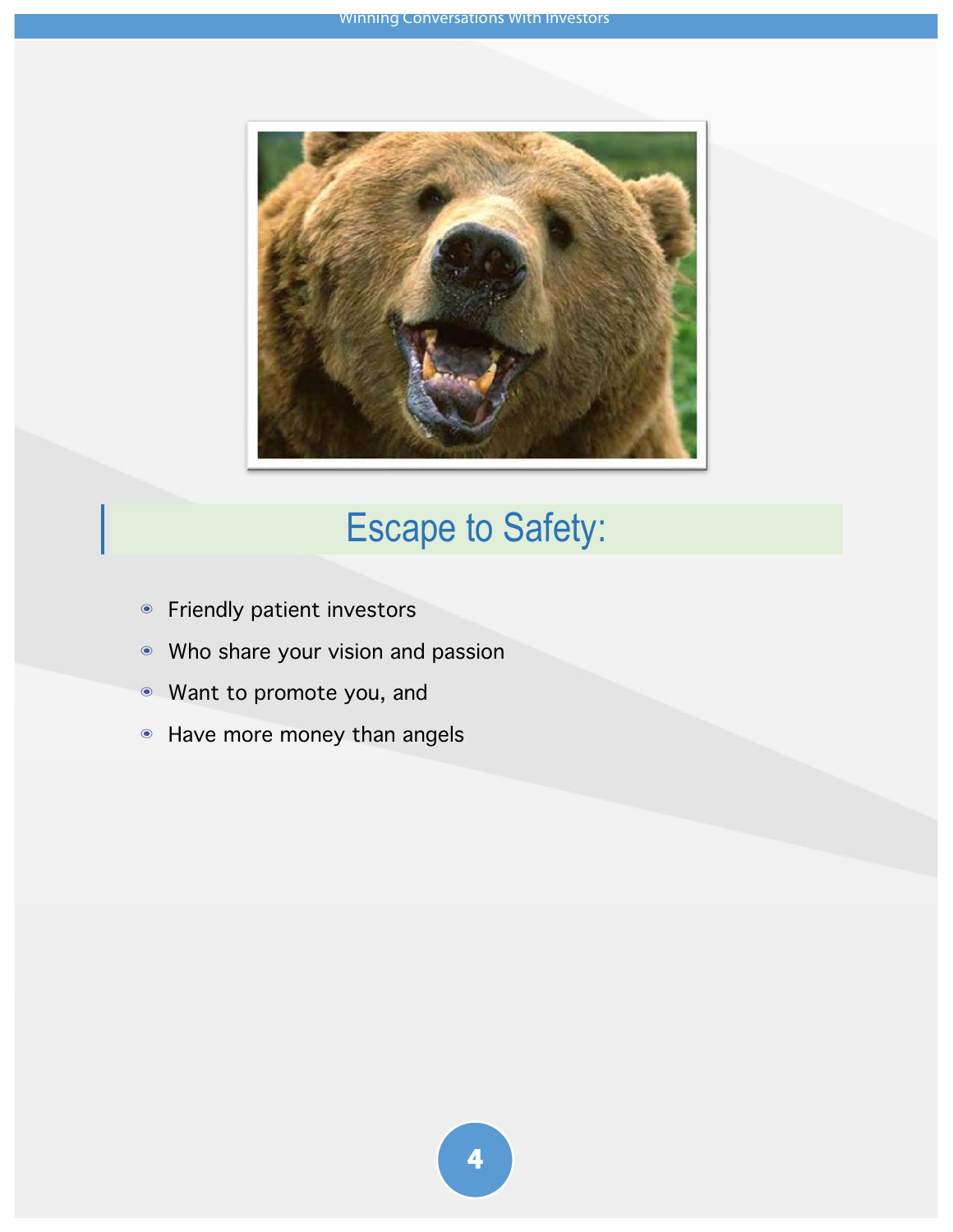#### Open the Big Green Door





## | Impact Investors are behind the Big Green Door

Most significantly:

- ◉ Family foundations:
- ◉ Over 86,000 in U.S.
- ◉ And their info is public

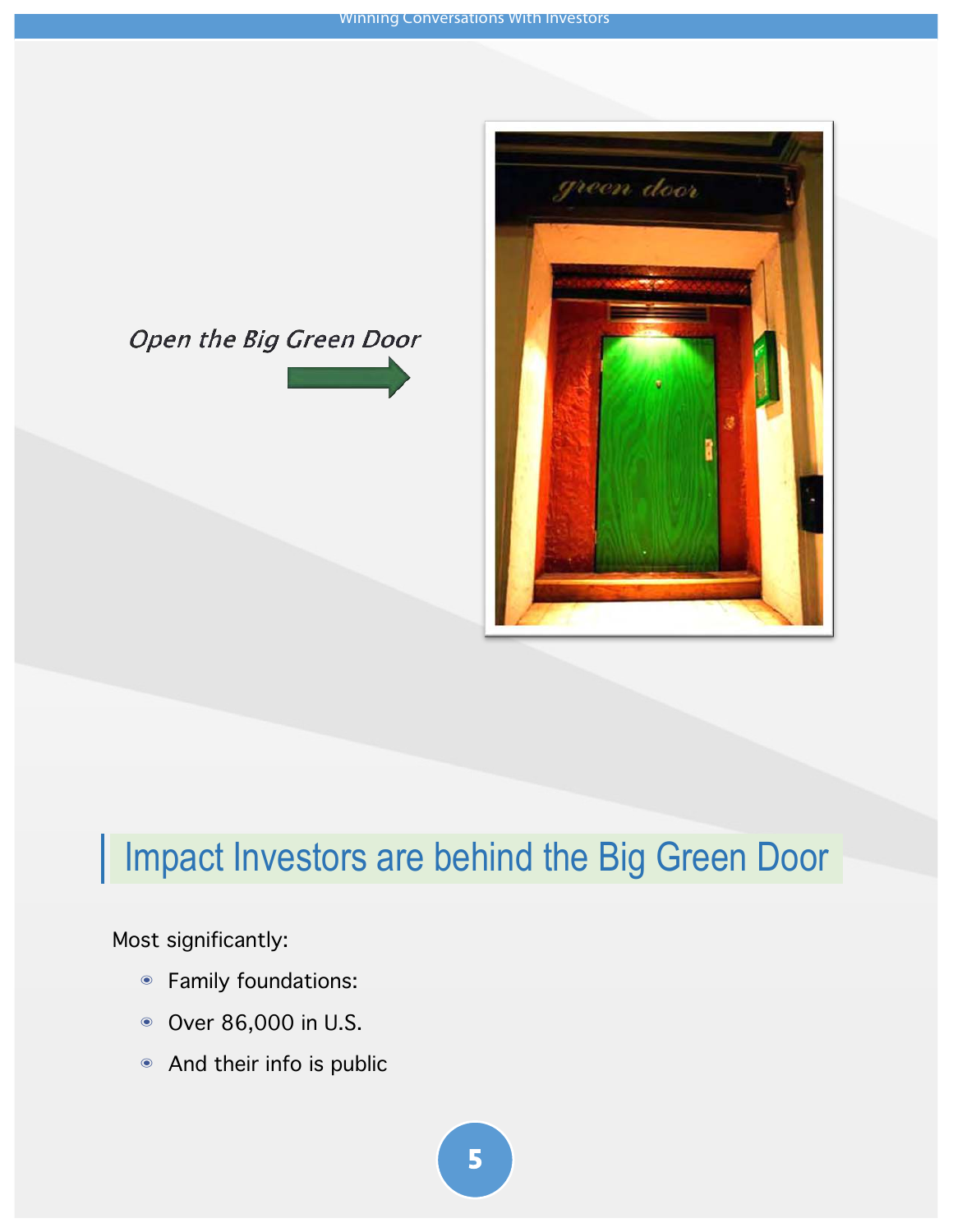## Impact investing

#### IMPACT must be:

Intentional, measurable, positive, such as:

- ◉ Environmental
- ◉ Health / medicine
- ◉ Economic development
- ◉ Social justice



## Impact investor expectations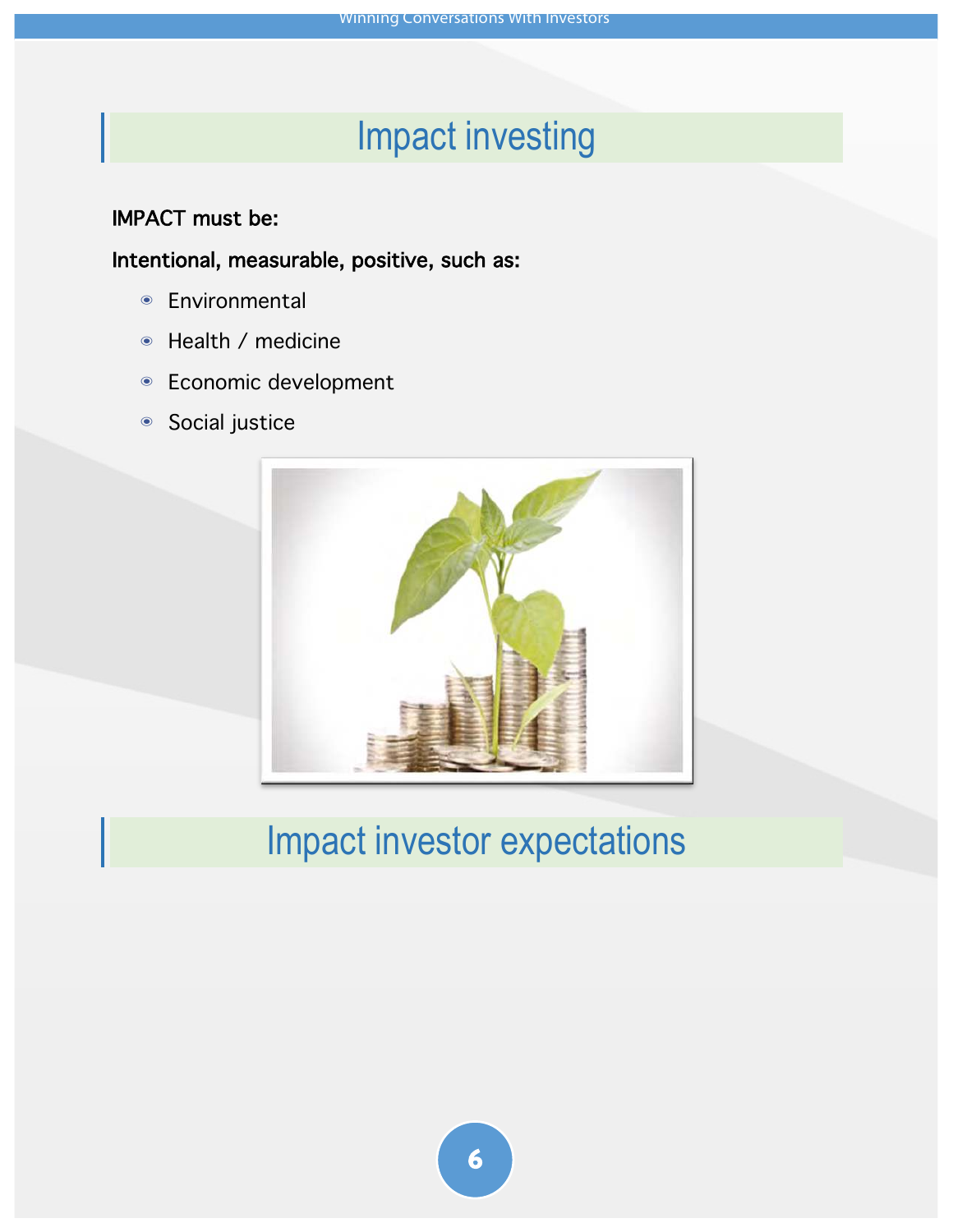

Almost half of Impact investors expect less than market-rate returns and as a rule, they are not expecting above-market returns.

#### Impact investing returns

| Impact Investing Benchmark, from GIIN and<br><b>Cambridge Associates, as of June 2015</b> |                                                      |                                                   |
|-------------------------------------------------------------------------------------------|------------------------------------------------------|---------------------------------------------------|
| Level of returns reported                                                                 | % of the population of<br>general (non-impact) funds | % of the population of<br>impact investment funds |
| Greater than 15% IRR                                                                      | 21%                                                  | 12%                                               |
| 5% to 15% IRR                                                                             | 32%                                                  | 33%                                               |
| 0% to 5% IRR                                                                              | 14%                                                  | 20%                                               |
| 0% to -5% IRR                                                                             | 7%                                                   | 19%                                               |
| -5% to -15% IRR                                                                           | 21%                                                  | 10%                                               |
| Losses greater than -15%                                                                  | 5%                                                   | 6%                                                |

Conclusion: Impact Investments DO (on the average) generate market-rate returns or better!

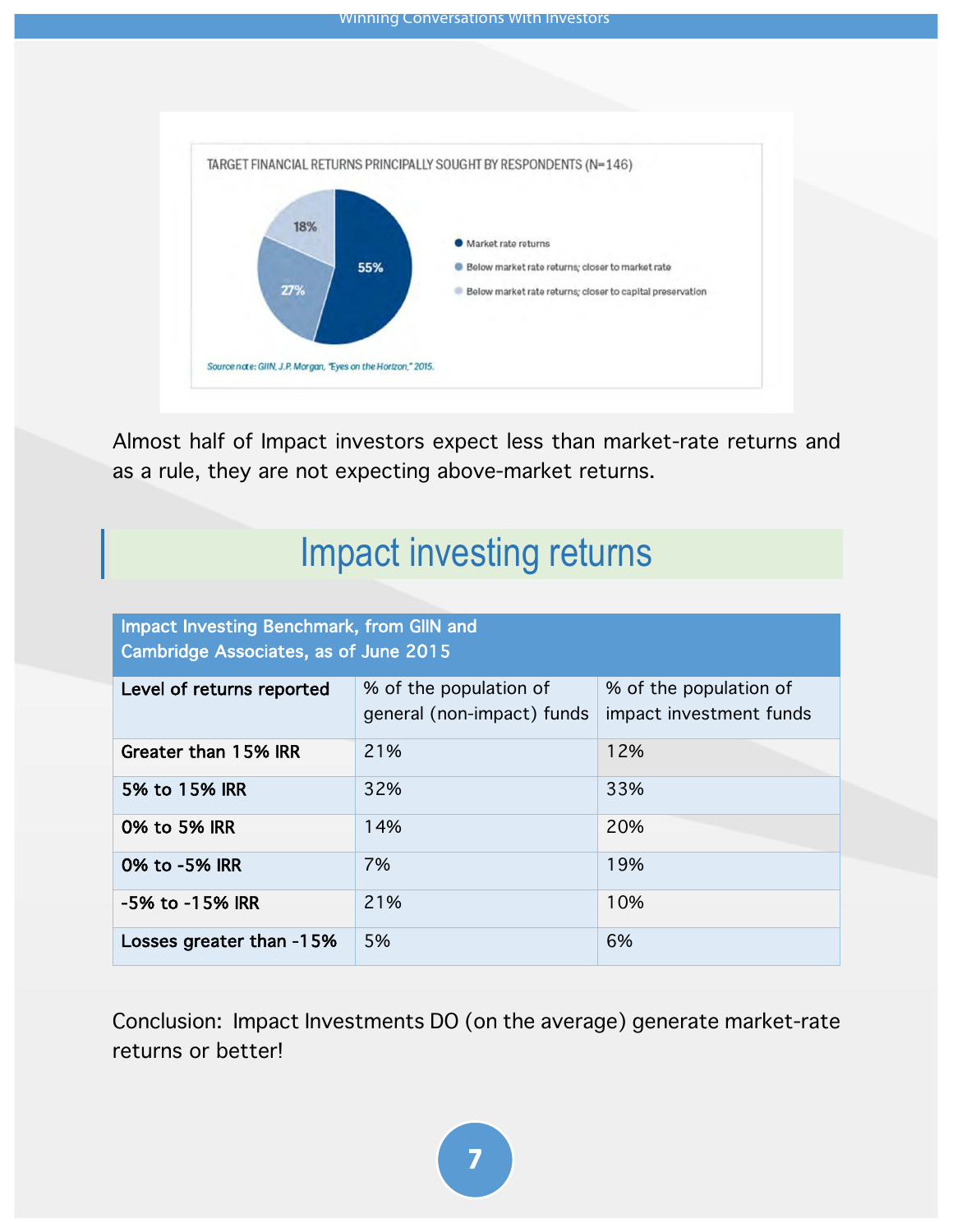#### There are many types of impact investors, with private family foundations leading the way:

- ◉ Private family foundations
- ◉ High-net worth individuals
- ◉ Single-family family offices (SFOs)
- ◉ Multi-family family offices (MFOs)
- ◉ Registered investment advisory companies
- ◉ Educational endowments
- ◉ Religious endowments
- ◉ Insurance companies
- ◉ Community development institutions
- ◉ Select hedge funds
- ◉ Select private equity funds

## The Key to the Big Green Door





#### Winning Conversation

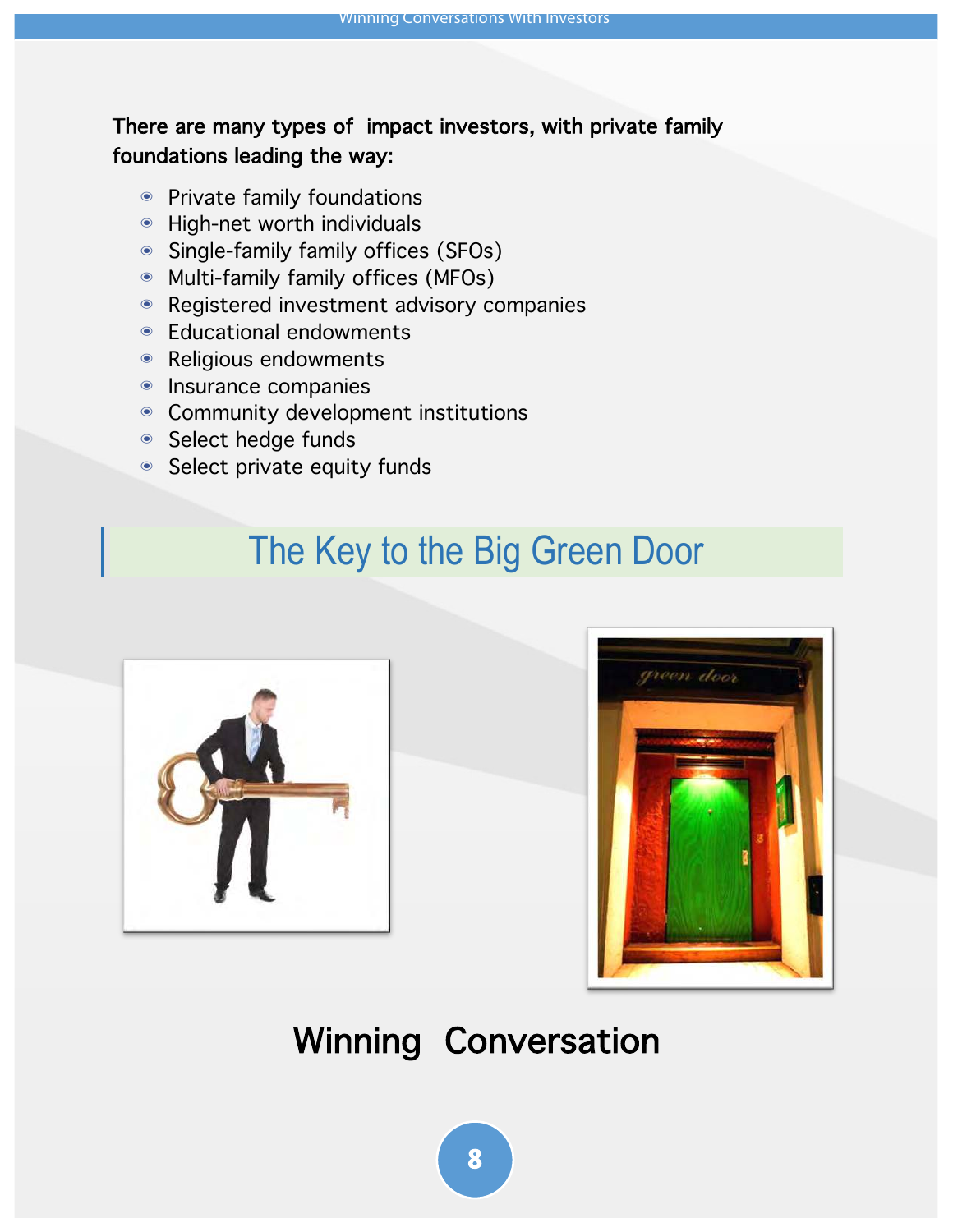## Winning conversations require:

- ◉ Targeted access to just-right prospects
- ◉ Multiple interactions (no pitching)
- ◉ A win-win deal structure



# To target just-right prospects:

- ◉ You need a just-right investor database
- ◉ Experience searching the database
- ◉ The way to open a conversation



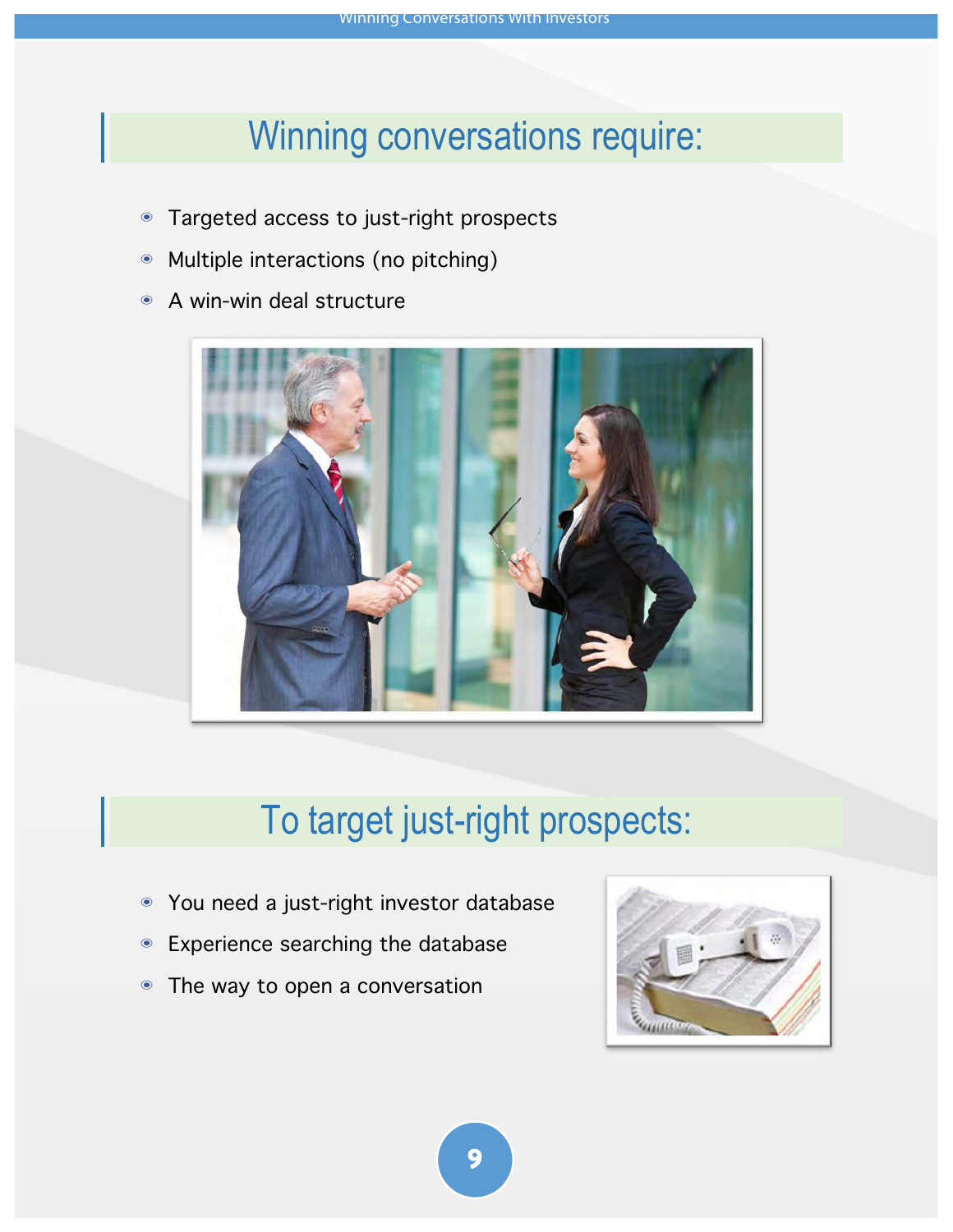## To navigate multiple interactions:

You need a conversation map, so that you will:

- ◉ Know the expected protocol
- ◉ Be invited back for a second meeting
- ◉ Know how to get from one interaction to the next with increasing value perception

#### What is a win-win deal structure?

#### Revenue Royalties

Is a win-win deal structure you can use

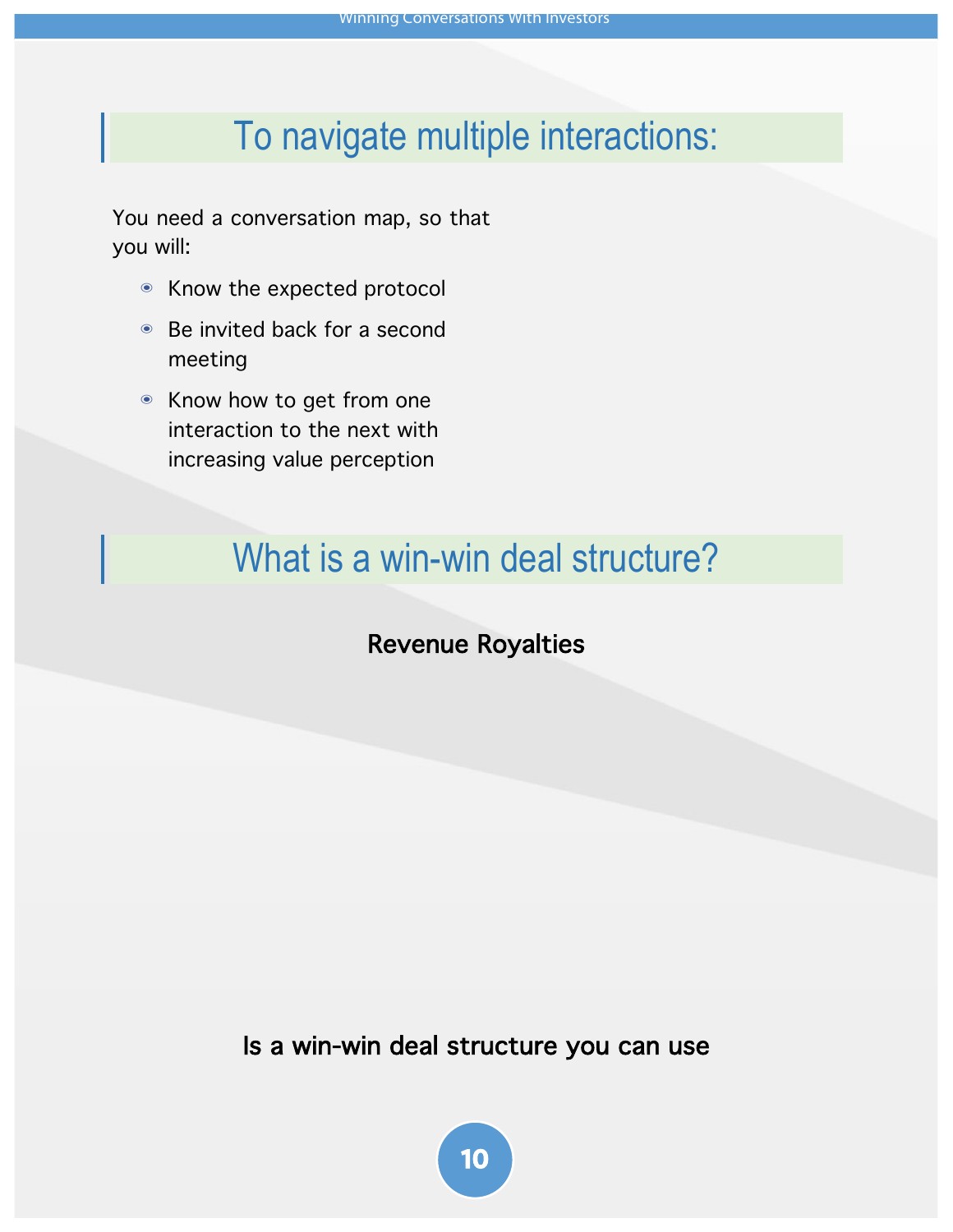#### The Balanced Vision

"Royalties are the better way of both investing in and financing of privately owned companies."

Arthur Lipper

#### Revenue Royalties

- ◉ No debt
- ◉ No equity
- ◉ No crowdfunding

Just cash to grow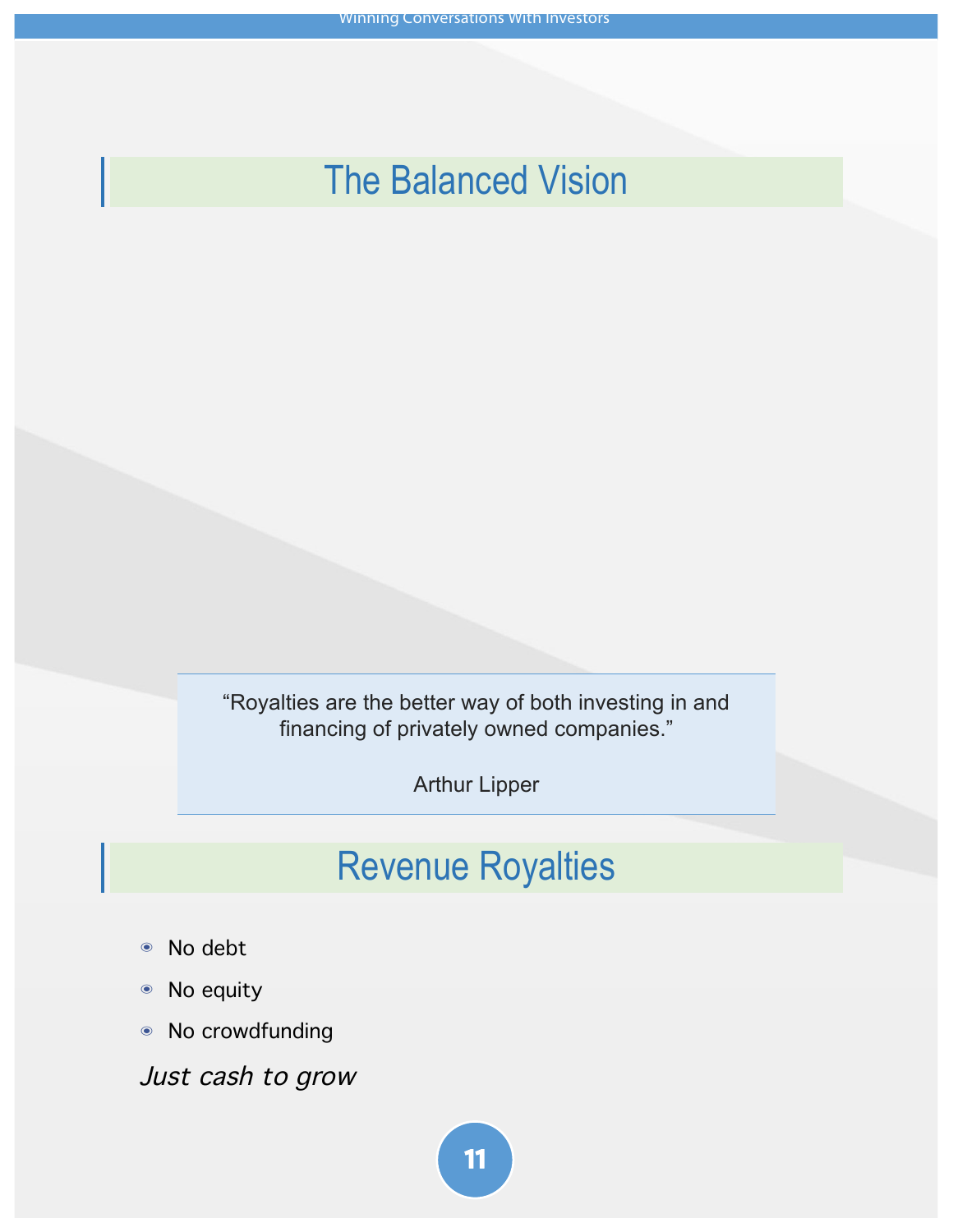# Revenue Royalties are perfect for impact investors

- Built-in liquidity
- ◉ Immediate payments
- ◉ Principal paid off quickly
- ◉ No conflicts over valuation or exit
- ◉ No dilution
- ◉ Calibrated to the return expected by specific investors

Quoting Arthur Lipper:

"A good transaction is one which brings a smile to the face of both parties when recollecting."

This is always what we seek with impact investors such as family foundations, as this is the only sustainable investment relationship.

# Impact investors will talk with you about any form of investment

- ◉ Revenue Royalties
- ◉ Debt
- ◉ Convertible debt
- ◉ Equity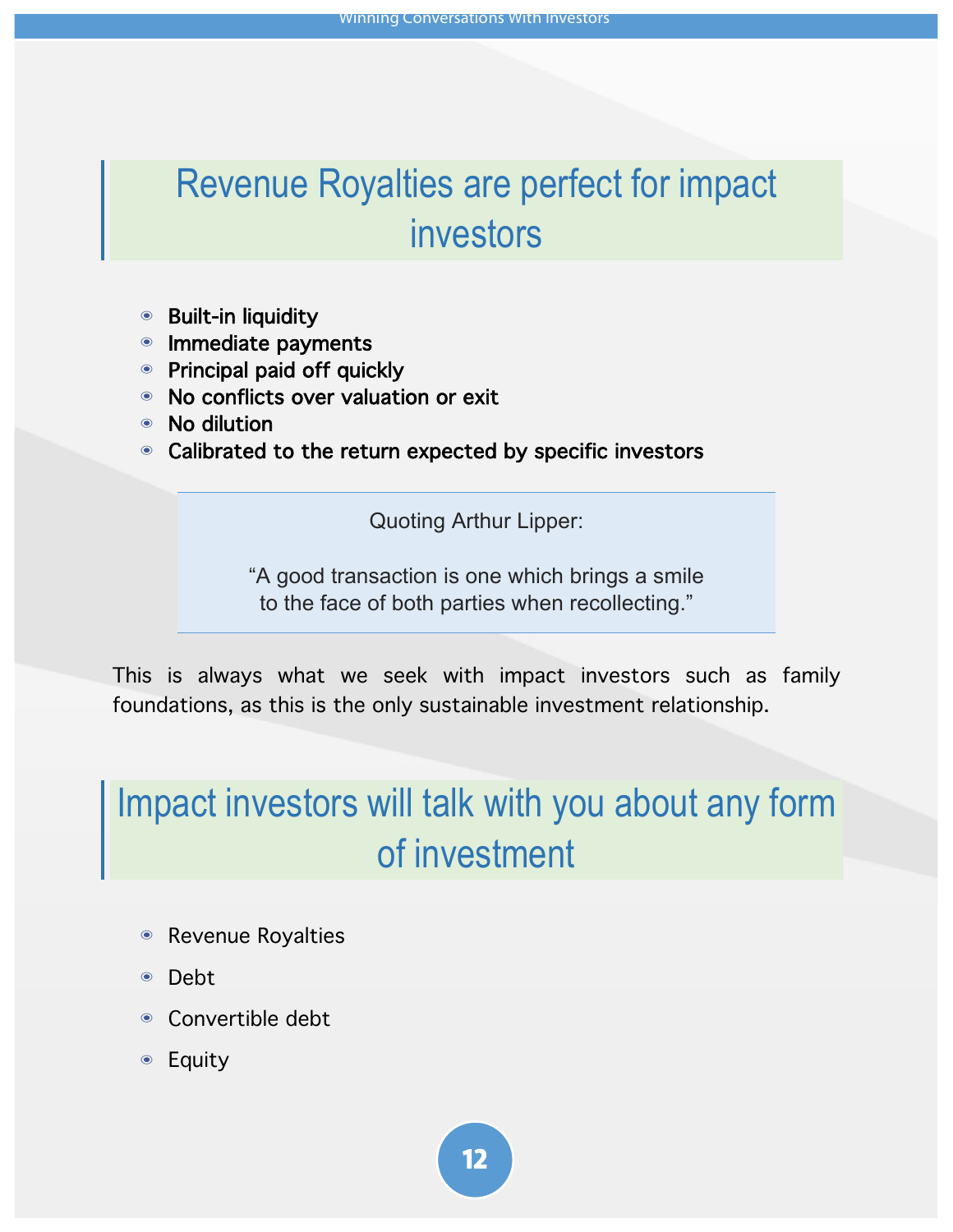In many cases they prefer Revenue Royalties because it matches the ideal profile of slow but steady returns that can be calibrated to meet their desired rate of return.

#### Family foundations can invest in profit-making private placements in two kinds of ways:

- ◉ Program-related investments (PRI's)
	- Using the 5% of assets that must be granted each year to program-related organizations
	- Requires that investments generate below-market riskadjusted returns
- ◉ Mission-related investments (MRI's)
	- Using the 95% of assets that are retained each year
	- Can be below-market returns if mission-related

In conclusion, you can learn to engage in winning conversations with impact investors, especially family foundations, if you:

- ◉ Select your prospects with rifle-shot accuracy
- ◉ Navigate multiple interactions and influencers according to protocol
- ◉ Close with a win-win deal structure

\*This is educational material not intended as legal or accounting advice.